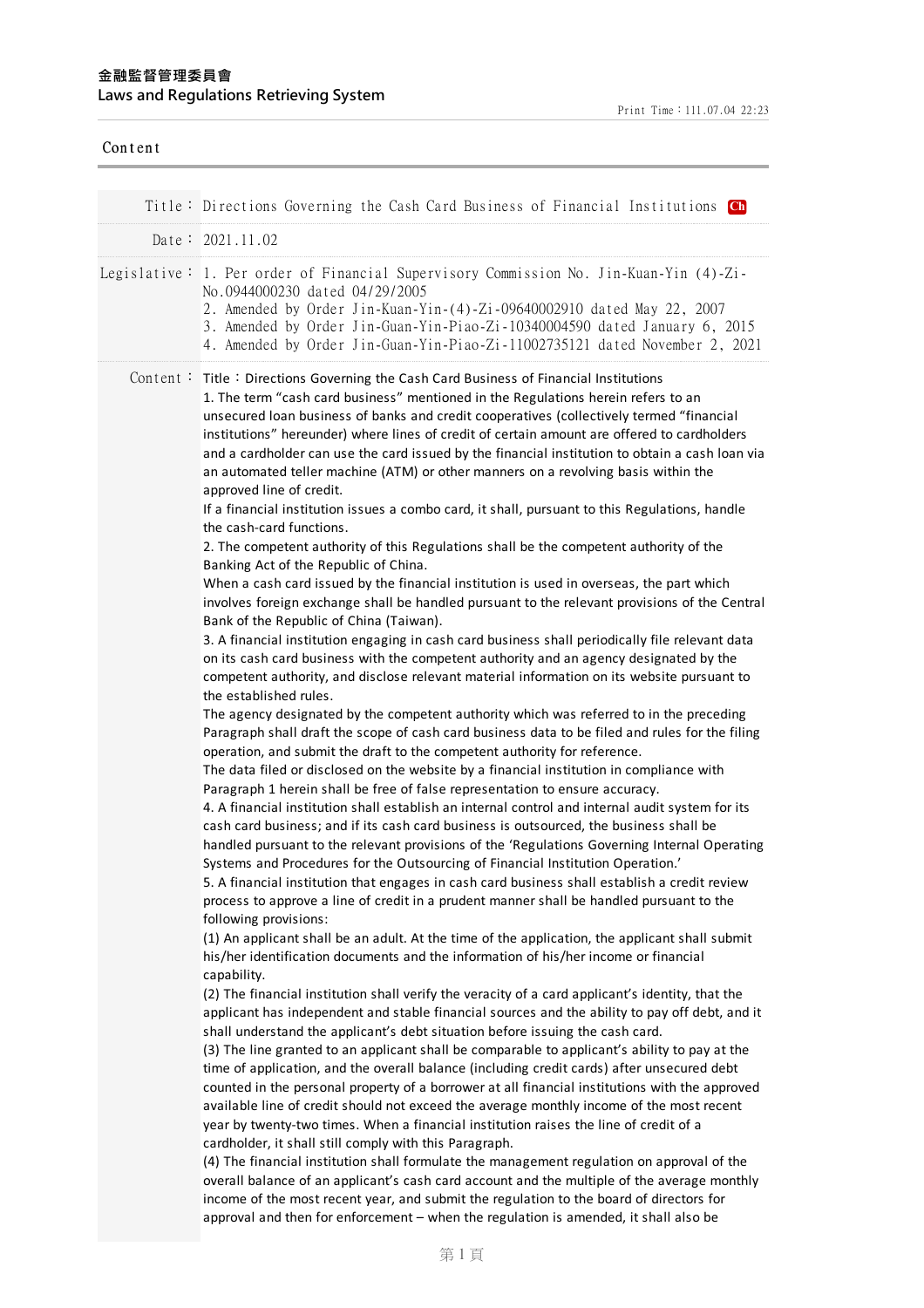submitted to the board of directors for approval and then for enforcement. The authorizing personnel of the headquarters of a foreign bank branch in Taiwan shall be responsible for the obligations that the board of directors of a foreign bank branch in Taiwan is to perform. (5) As regards the circumstance that within a short period of time, the financial institution conducts a dense investigation on an applicant's credit data recorded in the Joint Credit Information Center, such a financial institution shall list the circumstance as the item for credit review.

(6) If the Joint Credit Information Center holds 'the note that the applicant's relative(s) paid off the loan for the applicant', the financial institution shall not raise the line of credit or issue a new card separately, when it cannot verify the applicant's repayment ability. (7) A financial institution shall not use the credit information recorded in the Joint Credit Information Centeras the only basis for cash card issuing, and cannot notify the applicant, the cardholder or the third party of the credit information recorded in the Joint Credit Information Center by other financial institutions.

6. When a financial institution handles a student's application fora cash card, it shall process it pursuant to the following provisions:

(1) A full-time student can hold no more than two cash cards with the initial line of credit not exceeding NT\$10,000 from each card issuer. The initial line of credit can be raised up to NT\$20,000 with the consent of the applicant's parent. A financial institution shall not engage in marketing campaign targeting students.

(2) If a cash card applicant indicates that he/she is a student on the application form, the financial institution shall notify the applicant's parent of the card issuance, asking the parent to pay attention to the use of the cash card by cardholder.

(3) If a financial institution finds that an applicant is a student who holds more than two cash cards which are issued by different financial institutions and are with the line of credit for each card exceeding NT\$20,000, the financial institution shall immediately notify the cardholder of the suspension of service.

(4) The items on notification mentioned in the preceding two paragraphs shall be specified in the contract which is to be entered by the applicant and the financial institution.

7. A financial institution shall not issue a cash card before receiving the written application or an electronic application document, and completing the credit review process.

The term 'electronic application document' mentioned in the Regulations shall conform to the provisions of the 'Electronic Signatures Act.'

8. Before a financial institution issues a cash card, it shall notify the applicant of the important items of a declaration letter and the applicant and the personnel of the financial institution (including the staff of the entrusted institution) shall sign on the same declaration letter or take other methods that can authenticate the applicant identity and confirm the intent expressed by the applicant.

The competent authority shall determine the content of the declaration letter mentioned in the preceding Paragraph.

9. When a financial institution engages in cash card business, it cannot calculate the interest by including each expense in the loan principal and it also cannot calculate the interest through a compound interest method.

A financial institution shall formulate credit risk of different levels on the basis of the credit situations of cardholders and pursuant to the provision of the competent authority, adopt tired interest rates and periodically re-examine and adjust the rates.

10. When a financial institution markets cash cards, it shall not appeal to the public using the marketing tactics of 'fast card approval', 'get a card by another card', 'get a card with a name card' or other similar tactics that will give the impression that no credit review will be conducted in card approval process. The financial institution is prohibited from peddling the marketing in the streets (including in arcade areas).

When a cash card is applied, reviewed and activated, and the credit is drawn via the cash card, the financial institution cannot offergifts or prizes to the cardholder.

11. A financial institution shall include easy-to-understand warnings in its printed advertising and its dynamic advertising, a card activation document and a card application, such as 'If you don't pay back what you borrowed, it will be difficult for you to borrow money again', or 'You might sufferall your life if you pay back debt with debt.' Among these advertisements, a printed advertisement shall be published through occupying one eighth of the entire printed page and the interest rate range and all charges shall be provided in detail in the advertisement – the size of the fond shall be conspicuous and cannot be smaller than the size, #14. When it runs a dynamic advertisement, it shall handle it pursuant to the following items:

(1) It shall use the phrase, 'Please use your cash card with prudence', as the theme of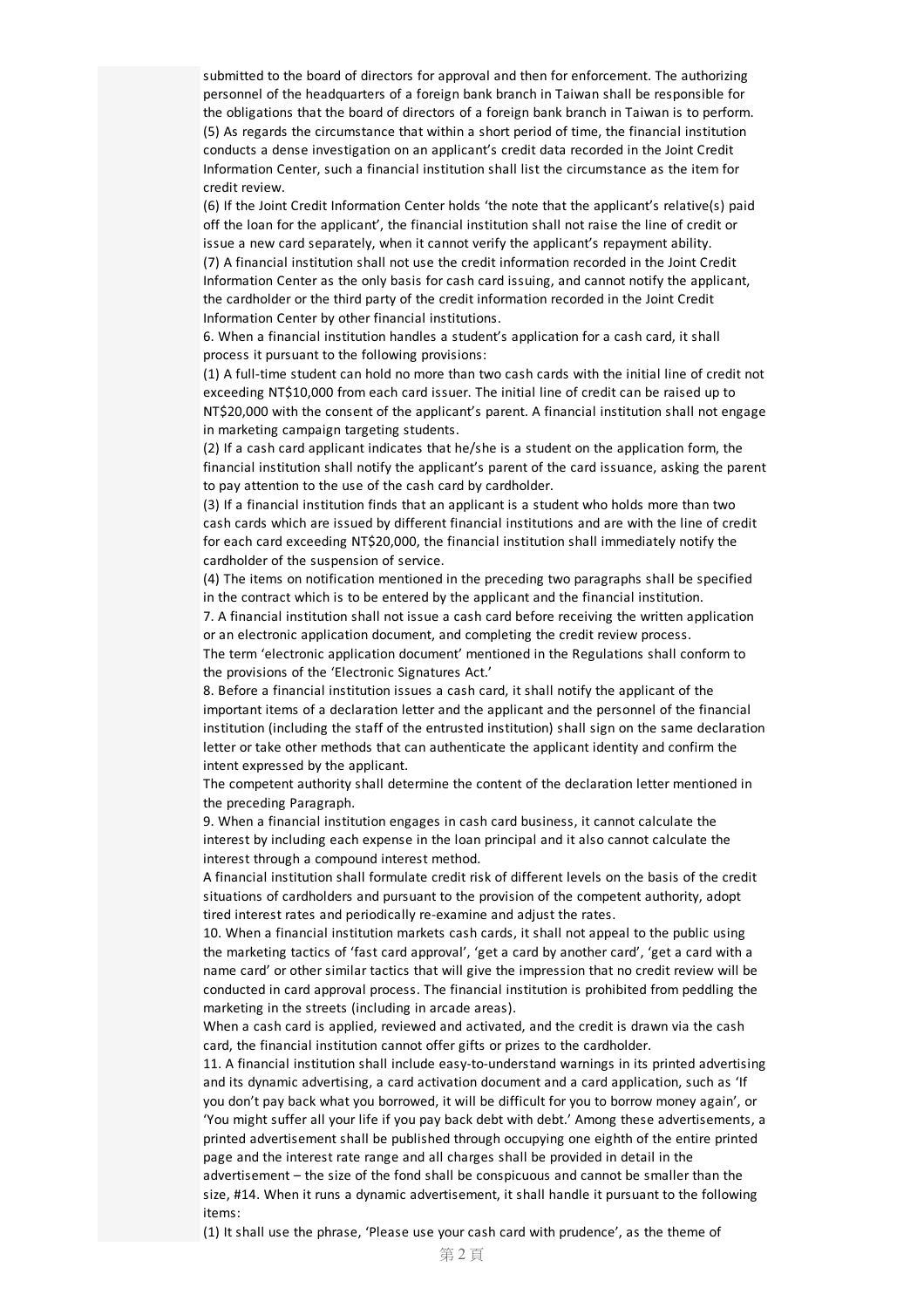appeal. The aforesaid warning shall occupy one eighth of the screen space and be run throughout the advertisement. The financial institution cannot take as the appeal uses of the medium- and long-term capital turnover for the start of an enterprise oran investment. (2) The interest rate range and all charges involved shall be shown forat least four seconds and take at least one quarter of the screen space, in which the interest rate range shall take no less than one twelfth of the whole screen space.

(3) At the end of the run, at least one eighth of the entire play time (at least five seconds) shall be dedicated to playing the voice message of 'Please use your cash card with prudence' in the same volume and the following text messages shall be run on the full screen: 1. Make sure that you check the content of the contract; 2. Make sure that you manage and balance your income and expenditure; and 3. Make a reasonable repayment plan.'

12. A financial institution shall fully disclose the following items in the application form and contract in conspicuous font:

(1) Loan rates, repayment method, mailing of statements, contract termination procedure, charges, late payment interest rates and calculation of penalty, and default handling procedure. The financial institution shall also use easy-to-understand language to give an example of the methods, the start and end period and the rates for calculating interest, overdue interest, penalty and exchange rates.

(2) The disclosure of loan rates and related expenses shall be handled pursuant to the provisions of the competent authority.

(3) The methods of handling the loss, a theft ora destruction of a cash card.

(4) Other items regulated by the competent authority.

The applicant shall be given a reasonable period of time to review the contract before he/she enters into the contract with the financial institution.

The size of the font in the standard contract on cash card provided by a financial institution cannot be smaller than the size #14 and the content of the contract shall apply to the provisions of the 'Prohibitory Provisions of Standard Form Contract for Unsecured Consumer Loan' and 'Standard Form Contract for Unsecured Consumer Loan' promulgated by the competent authority.

13. A financial institution shall specify detailed fee standards and terms and conditions for the application of rates and the collection of each charge in the application form and ask the applicant to confirm by signature or take other methods that can authenticate the applicant identity and confirm the intent expressed by the applicant. It shall also disclose the abovementioned data on its website to make it easier for the public to look up and make comparison.

To remind the public to value their own credit, a financial institution shall note the wording 'Your late payment record will be posted with the Joint Credit Information Centerand adversely affect your rights to obtain other loans at a later date' beneath the applicant signature line of the application form in a conspicuous manner.

14. A financial institutions shall put a clause in the contract agreeing that, if it has any of the following circumstances, it will forward a written notification in a conspicuous manner to the cardholder or by electronic mail as prior agreed upon at least sixty (60) days in advance, and explain the reasons for such an increase or a change, and that the cardholder may terminate the contract if he or she objects to the change:

(1) Increase any of the fee charged from the cardholder;

(2) Increase interest rates;

(3) A financial institution which adopts floating interest rates changes the benchmark rates originally chosen by the cardholder;

(4) Change methods for interest calculation;

(5) Other items regulated by the competent authority.

When a financial institution which adopts floating interest rates for loan rates adjusts benchmark rates, it not only announces such an adjustment in its business place and on its website, but it also shall inform the adjustment to the cardholder in writing or in the method which was prior agreed upon between the cardholder and it. When the benchmark rates are raised, the provision on the sixty-day notification mentioned in the preceding Paragraph may not apply to the financial institution.

15. To protect the interest of the cash cardholders, a financial institution shall draw up a complaint handling procedure and set up a complaint hotline; it shall also notify the cardholders of such information in writing or by electronic application document and post the same on its website.

16. Aftera financial institution issues a cash card, it shall provide information on the credit line, interest rate, loan balance and available credit on the withdrawal receipt or monthly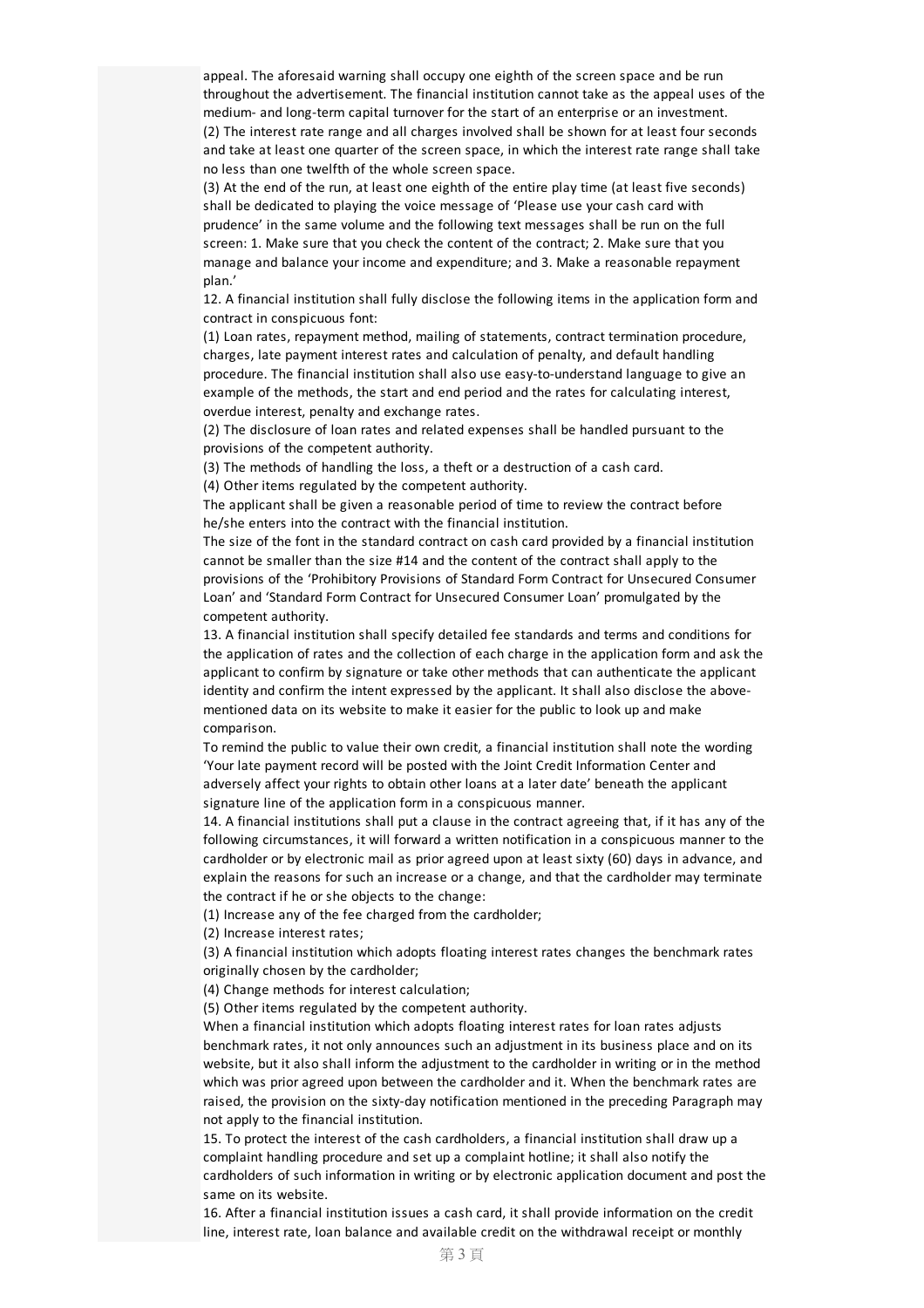statement of the cardholder.

In principle, the monthly statement mentioned in the preceding Paragraph shall be in writing, and provided to the customer in other methods which were agreed between the customer and it. However, the financial institution may not reject a cardholder's request for a written statement.

17. Cash cards which have been issued by a financial institution shall be periodically reexamined at least every six months.

If a financial institution needs to lower the credit line of a cardholder in order to control the credit situation of the cardholder and ensure the amount of the debts, it shall specify terms and conditions on the said adjustment in the contract, and perform the obligation, notifying cardholder of such a reduction of the credit line.

If a financial institution plans to raise the contractually agreed line of credit or available line fora cash cardholder, it shall obtain the written consent of such a cardholder prior to the raise, and if applicable, notify the guarantor and obtain his/her written consent in advance. The methods of obtaining a cardholder's or guarantor's written consent mentioned in the preceding Paragraph can also be via digital signature, ATM or automated loan machine. However, the financial institution shall step up the verification of a cardholder's identity and the contract concluded for issuance of cash card shall specify that the financial institution will be held responsible for the loss of the cardholder resulting from its failure to perform identity verification vigorously.

18. When a financial institution engages in collecting cash card receivables, it shall handle the collection pursuant to the following provisions:

(1) The financial institution cannot violate public interests or encroach on rights of others, and shall execute its rights pursuant to the principle of honesty and credit.

(2) A financial institution can collect payment from the debtorand his/herguarantor only, and shall not bother or demand payment from the third party unrelated to the debt of the cardholder.

(3) A personnel of a financial institution that collects debt by phone shall identify the name of his/her financial institution and install a recording system – it shall retain related information for at least six months for audit or investigation purpose in the case of a dispute. (4) A financial institution that engages in cash card business shall not use violence, coercion, intimidation, verbal abuse, harassment, or false, deceptive or misleading representation, or engage in other illicit debt collection practices that invade the privacy of the debtor.

(5) When the personnel of the financial institution visits the debtor for debt collection purpose, he/she shall identify him-/herself and the name of the financial institution, and show the letter of authorization to the debtor or a related third party.

19. Before a financial institution sells its non-performing loans of cash cards to an asset management company, it shall handle the sales pursuant to the following provisions: (1) The financial institution shall look into and prove that the collection standards of the asset management company are consistent with those of it.

(2) When non-performing loans of cash cards are publicly tendered, such a public tender shall be handled pursuant to the operational procedures regulated by the competent authority.

(3) After the sale, the financial institution shall notify the cardholders of the sale in writing or by electronic application document, informing the cardholders of the name of the asset management company, the amount of debt to be collected, as well as the complaint hotline. (4) If a financial institution learns through customer complaints or other channels that the asset management company resorts to illegal acts, violence, coercion, intimidation, verbal abuse, harassment, or false, deceptive or misleading representation, and finds the evidence of the act in question to be true, it shall forward relevant information to the law enforcement agency for investigation, and file the same information with the Joint Credit Information Service. In addition, no financial institutions shall sell their non-performing loans to such an asset management company.

(5) Other items regulated by the competent authority.

20. In order to ensure the protection of rights and benefits of customers, a financial institution shall specify at least the following items in the agreement concerning its sales of non-performing loans of cash cards to an asset management company, which is to be entered into between the asset management company and it:

(1) The asset management company cannot resell the non-performing loans to the third party and shall commission the original financial institution which sold these loans to the company or a debt collection institution designated or approved by the said financial institution to proceed in the collection of debt.